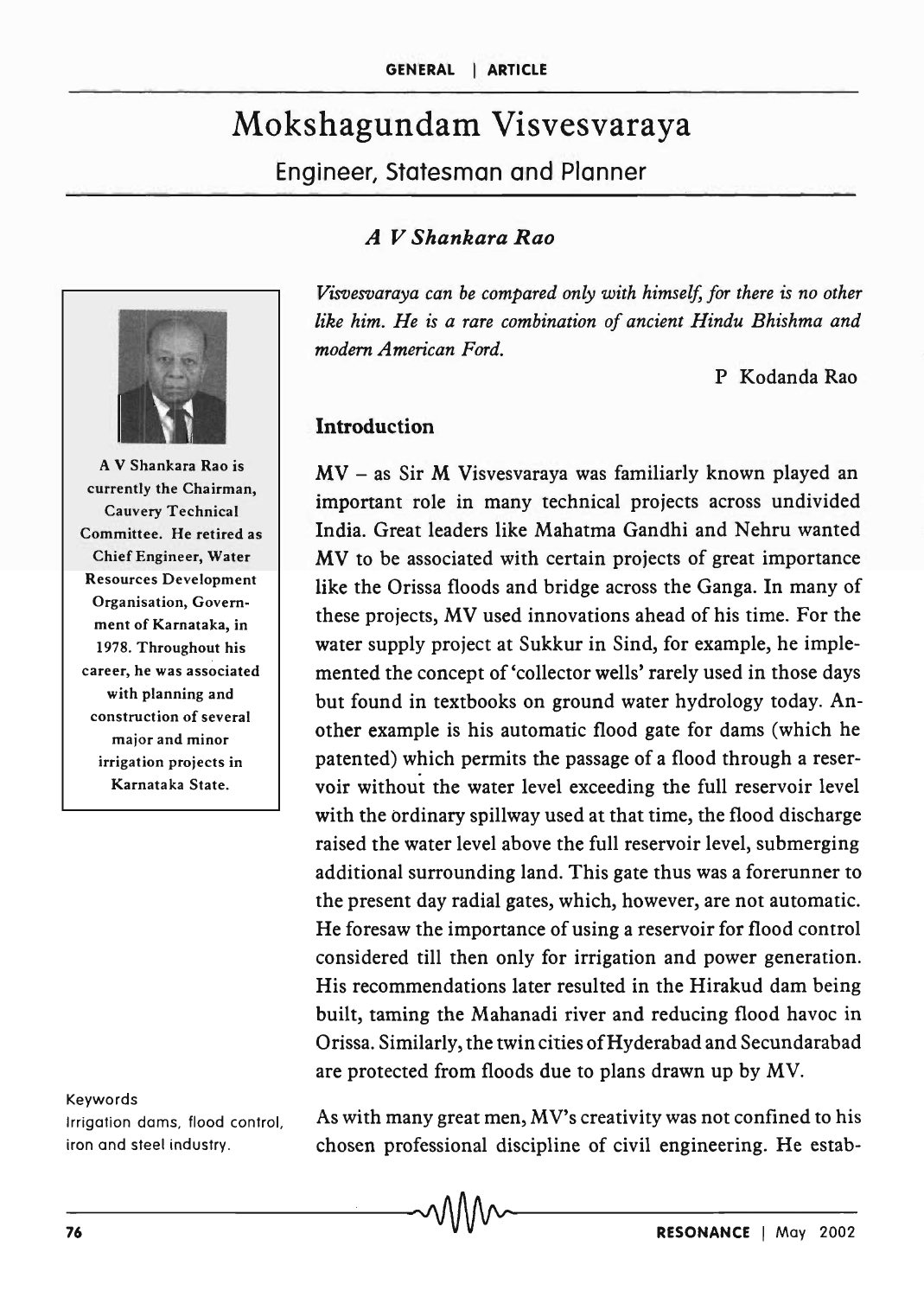lished the Sri Jayachamaraja Silver Jubilee Technological Institute at Bangalore, Mysore Iron and Steel Works Ltd., at Bhadravathi (now named as Visvesvaraya Iron & Steel Ltd.,) Bank of Mysore (now State Bank of Mysore) and even wrote a book on Planned Economy for India and Reconstruction of Rural India long before the First Five Year Plan hit the drawing boards.

MV gave the clarion call to the country "industrialise or perish". He established many industries in Mysore State such as sugar factory, soap factory, wood distillation, ferro-silicon and soon he provided a list of 36 industries to be established in the country in industrial engineering and applied chemistry.

In the social sphere, he founded the Deccan Club in Poona and the Century Club and the Public Library in Bangalore. As Dewan of Mysore he fought against great odds and succeeded in founding the Mysore University in 1916.

After retirement from Government service, MV participated as Chairman or Member of numerous committees on a variety of subjects such as Bombay Technical and Industrial Education Committee (1921-22), Bombay University Committee for promoting chemical industries, Irrigation Enquiry Committee, Bombay (1938), New Capital Enquiry Committee of Government of India (1922), The Indian Economic Enquiry Committee (1925), Back Bay Enquiry (1926), Bangalore Political Disturbances Enquiry (1929), Sukkur Barrage Works Committee (1929) and Cauvery Canal Committee (1924) and the Committee for New Bangalore Water Supply.

MV presided over the Indian Science Congress at its annual session in 1923 and the Indian Economic Conference in 1924. Members of the newly constituted Court of the Indian Institute of Science in Bangalore elected MV as the President year after year for nine years commencing from 1938.

MV took part in two political conferences: The Bombay All-Parties Political Conference (1922) to bring about a Round

"One common slogan of the West, the importance of which the Indian Citizen has not yet sufficiently grasped, is:

'If you do not work, Neither shall you eat".

It is by his work that an individual is enabled to earn a living."

*SirMV*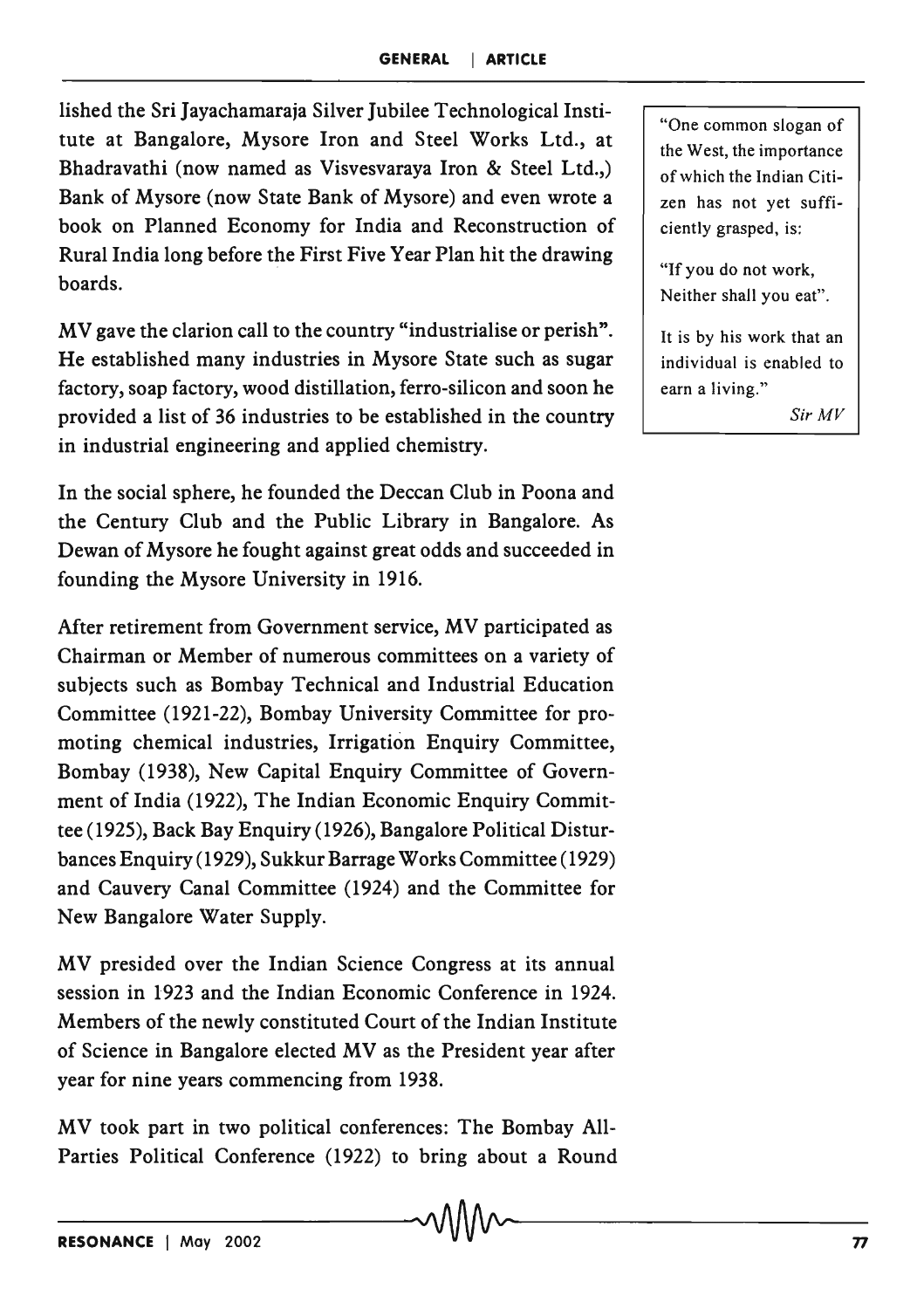Work performed with higher knowledge or skill, capacity or ambition, usually brings a correspondingly higher reward. *SirMV* 

Table Conference to discuss and settle the questions agitating the Indian public and the South India States People's Conference (1929) for constitutional reforms.

Montague, the Secretary of State for India offered MV a seat in his Council. MV politely declined the offer.

To gain first hand knowledge MV travelled abroad several times, each trip extending several months to Japan, Europe, Africa and USA. He travelled most of the time at his own expense.

## The Mysore Iron and Steel Works at Bhadravathi (1918-1929)

Bhadravathi on the banks of the river Bhadra in Shimoga District of Mysore State was originally known as Benkipura or the 'Fire Town' - due to the existence of country-made furnaces for processing high grade iron ore found in the Bababudan hills. To convert the ore to iron on a large scale, coal was required which was not available anywhere nearby. Transporting coal from long distances proved uneconomical. It occurred to MV that wood available in plenty from nearby forest could be converted into charcoal and used for smelting of iron ore as was being done in America, Sweden and Germany.

A scheme was prepared for transporting the ore from the hill-top by a 5 km long ropeway to the foot of the hills, from where the ore could be transported to Bhadravathi at a distance of 40 miles by tramway.

The scheme, drawn up with the help of C P Perin, expert metallurgist from America envisaged converting 76000 tons of wood into charcoal in retorts with apparatus for recovering the by-products of destructive distillation and utilise the charcoal in smelting 30,000 tons of iron ore. The part of charcoal which was too fine for the furnace was used in the manufacture of calcium carbide with the power generated from the waste gases of the furnace.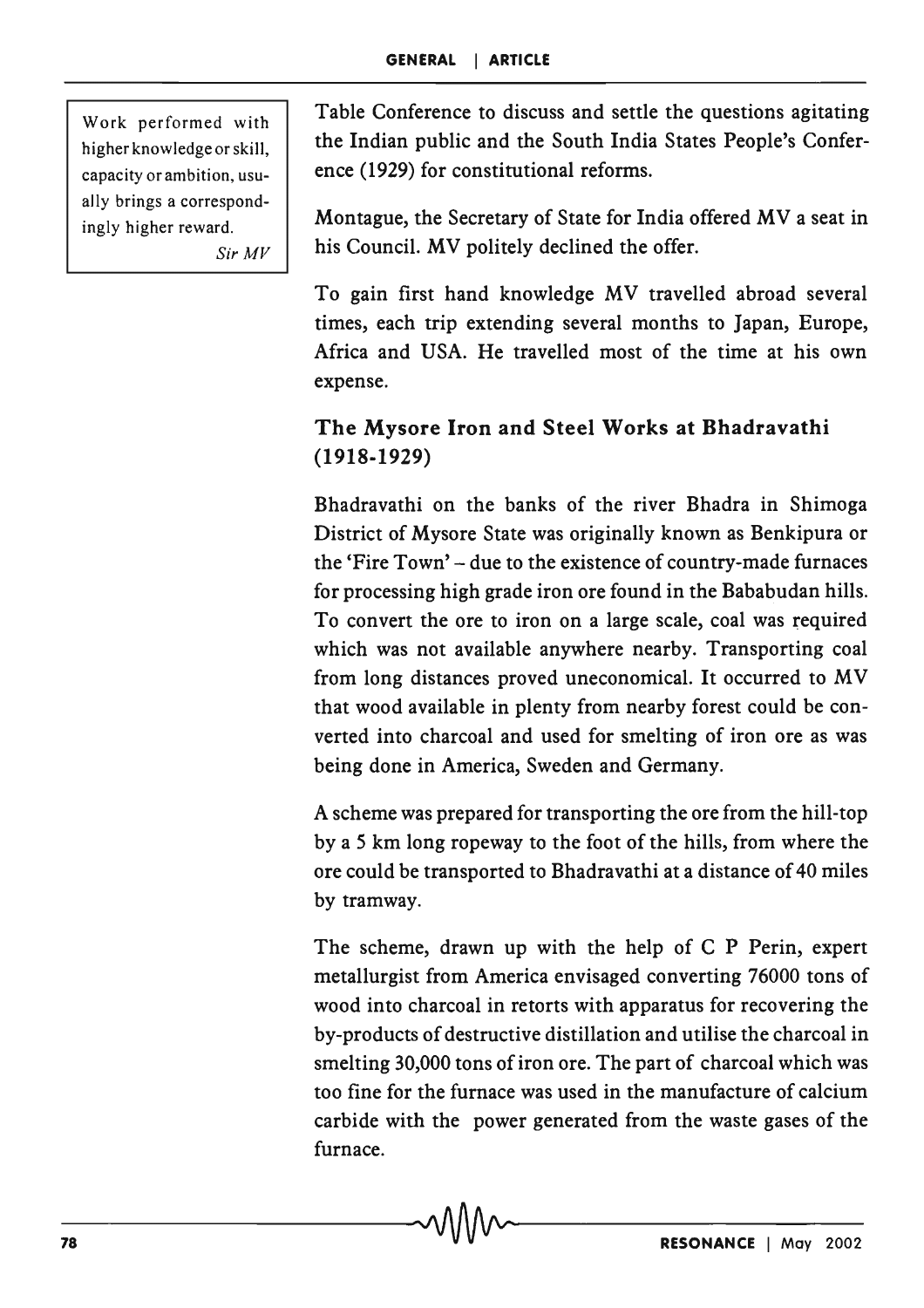This scheme was sanctioned by the Mysore Government during 1917-18 and executed during 1918-1922. It was one of the most ambitious schemes adopted in India at that time. It was the first plant in Asia excluding Japan to undertake manufacture of pigiron using charcoal.

Due to general economic depression consequent on the war, food scarcity and influenza epidemic, very little progress could be achieved. There was talk of closing down the Works, especially when the price of pig-iron in the old markets fell steeply and the Works became a losing concern. At this point MV was persuaded to take over charge as Chairman of the Board of Management in which office he functioned for six and a half years.

In 1925, MV toured at his own cost Sweden, England, America and Germany to get first hand knowledge of manufacturing iron by charcoal and with this knowledge he modernised the Works and reorganised the departments, the heads of which were made accountable for the progress. The Works then started a new chapter of progress, production and profit. The price of the Bhadravathi iron was cheaper than the American pig-iron, even after accounting for transportation from India to America. The Works could export 5,000 tonnes of pig-iron to the east-coast districts of America. Manufacture of cast iron pipes was started in 1925 with the help of a German Firm. When the Second World War broke out, the importance of these works was realised by the British Government and its products proved a great help in the war efforts. The accumulated losses of previous years were wiped out and the Works then became a valuable national asset.

MV had to face not only very difficult situations in organising and running the Works but also bitter criticism of his schemes when they were in a nascent stage.

The Mysore Iron & Steel Works had the unique distinction of being the biggest State-owned concern in South India. It was the first in India to establish a ferro-silicon plant and electric pigiron furnaces. Bhadravathi came to be called the Birmingham of South India.

"Work, Work hard; hard work does not kill; it is worry that kills." With these stirring words to the then somewhat lethargic officialdom of Mysore, Sir M Visvesvaraya began his eventful tenure of office aDewanofthe State in November 1912. Setting an example of what he preached, he accomplished in six years what might oridinarily have taken twenty four.

- S *Hiriannaiya*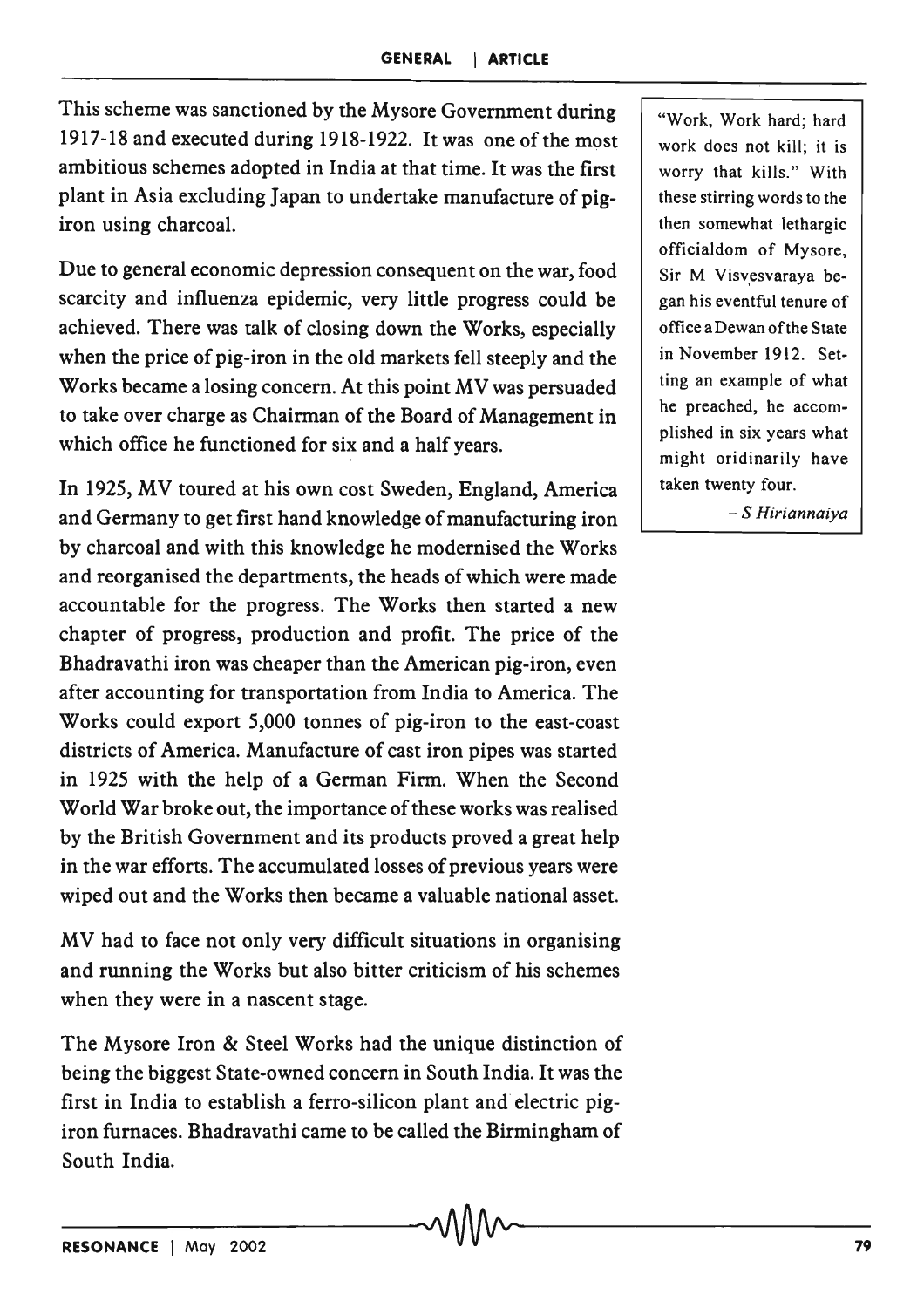Sir MV's penchant for cleanliness and good deportment is another trait of his. He dinned into h'is subordinates the value of personal deportment. He always said that a welldressed person does things in a much better way than a slovenly one. He was himself an example in this respect. He often said that a person who did not look after himself by keeping his dress neat could not be expected to be efficient in his duties. I have found this to be only too true in my later experience.

To come back to Sir MV's Khandala visit, he gave me a piece of advice which I reverentialy follow even today. We were discussing the collapse of a dam built by the Tata Power Co., and he remarked, "Nature never excuses lapses".

*- M R Varadarajan* 

### Block System of Irrigation (1899)

Whenever an irrigation facility is opened, the beneficiaries usually use water indiscriminately leading to irregular, wasteful use of water resulting in lower crop yields and damage to lands due to water-logging and salinity. To control the misuse of water, MV first introduced a 10 day rotation system  $-$  called block system  $-$  in the Deccan Canals by way of rationing of water.

The objective of the Block System is to distribute the benefits of an irrigation work over a larger number of villages and to concentrate irrigation in each village within blocks of specified units and in selected soils and situations. The total area of the blocks in each village should be large enough to enable everyone who is able to grow an irrigated crop to have a share, but not too large a share to constitute a surfeit or lead cultivators to neglect the advantages of water-supply in good seasons as was being done.

Only one-third of the area in each block could have sugarcane or another perennial crop; the remaining two-thirds could either have rabi or monsoon crop or vegetables grown till the end of February. After February and till monsoon, water will be supplied only to one-third of the area in which the perennial crop is grown. There would thus be a sort of triennial crop rotation in each block. This system has stood the test of time and is still followed in Deccan Canals.

#### Controlling Flood Havoc in Orissa (1938)

The deltaic area of Orissa is subject to heavy floods caused by the river Mahanadi due to cloud-bursts. At the instance of Mahatma Gandhi in 1937, MV was approached by Orissa Government to render advice in the matter of controlling the floods in the Mahanadi delta.

Remembering the contemplated construction of flood storage reservoirs on such enormous rivers like Missisippi and Ohio in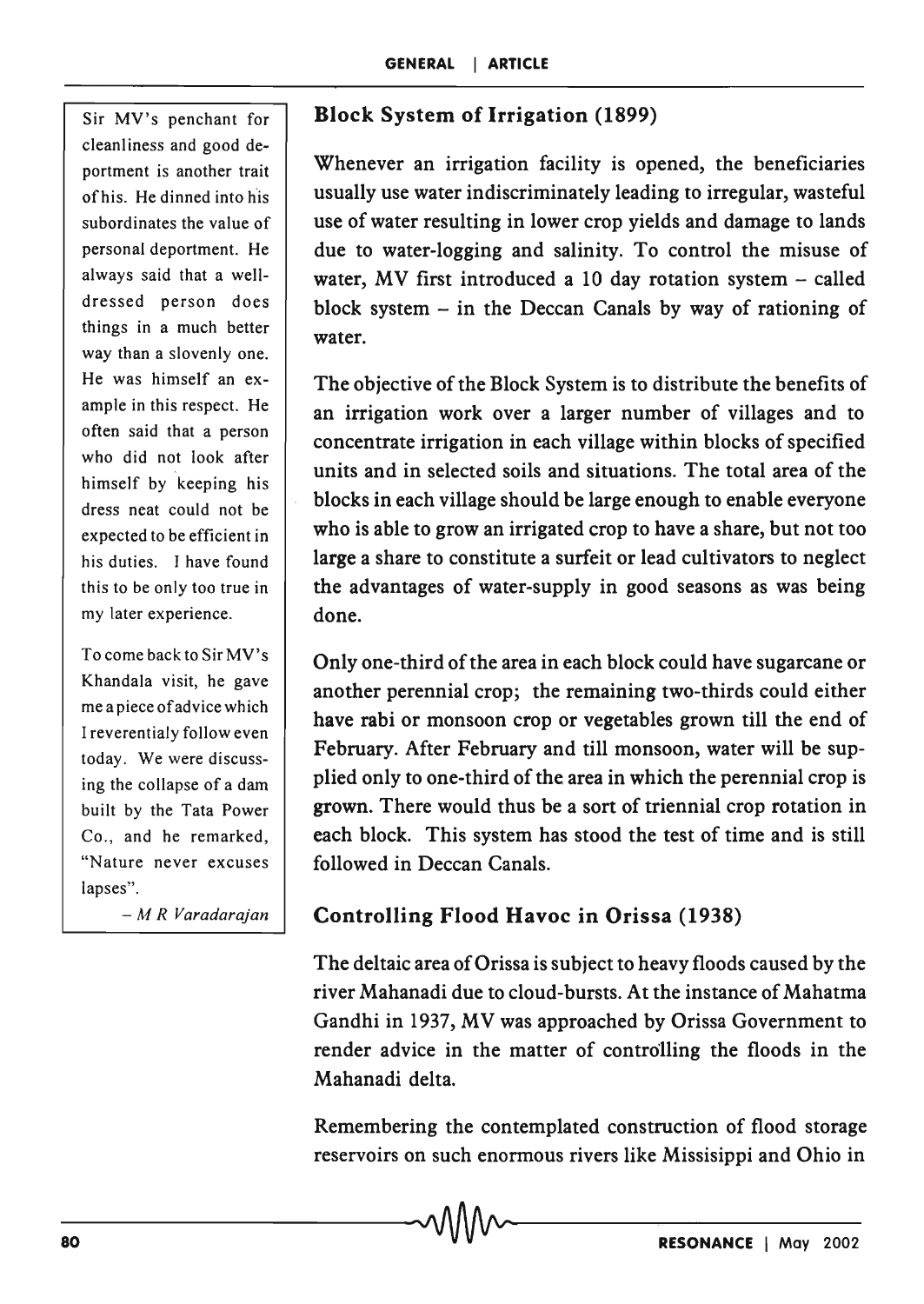USA, MV was emboldened to recommend an innovative design of flood control reservoirs on Mahanadi and tributaries that would hold up the floods temporarily and release them gradually and harness the storage for hydro power and irrigation of commercial crops thus rendering large flood storage schemes economically viable.

Another suggestion was that the deep cuttings could be avoided by constructing a weir or a dam combined with the overflow channel leading into the valley and mechanical excavators and dredgers could be used in river training. MV advised that such measures might prove of incalculable value as a protection against both flood and drought. MV's careful calculation of hydrologic data can be seen from the extract gathered from his report.

"Taking the maximum flood in each of the three big rivers, the *combined flood volume will come to about 27,00,000 cubic feet per second. If this discharge is spread over the surface in a flood of* 5 ft *depth and* 4 ft *per second average velocity, the width of the space required for pursuing it through the delta will be about* 25 *miles. Assuming average length of rivers to be 50 miles, this will mean that more than onequarter of the total deltaic area should be normally reserved to provide the necessary water-way.* 

*'The tendency of the deltaic rivers is to gradually raise their beds and banks above the level of surrounding country. Even protected areas in the neighbourhood may one day become unprotected and be subjected to catastrophic inundations.' He cautioned, 'because there is such a tendency, efforts at flood control should not be relaxed.* ' "

MV's advice bore fruit in the actual construction of Hirakud Dam on the Mahanadi under the Five Year Plans in independent India.

Water Supply to Sukkur in Sind on the Banks of River Indus (1895)

In MV's own words from his Memoirs, the Sukkur Water Works

From his early years Sir MV always looked frail and fragile. One of his Sanskrit Pandits while talking about life and longevity in the class pointed his finger to Sir MV and said "This Visvesvaraya looks so thin; he will pop off at thirty". How we wish the Pandit was living today to see his student reaching the 100th Milestone!

*-Shakuntala Krishnamurthy*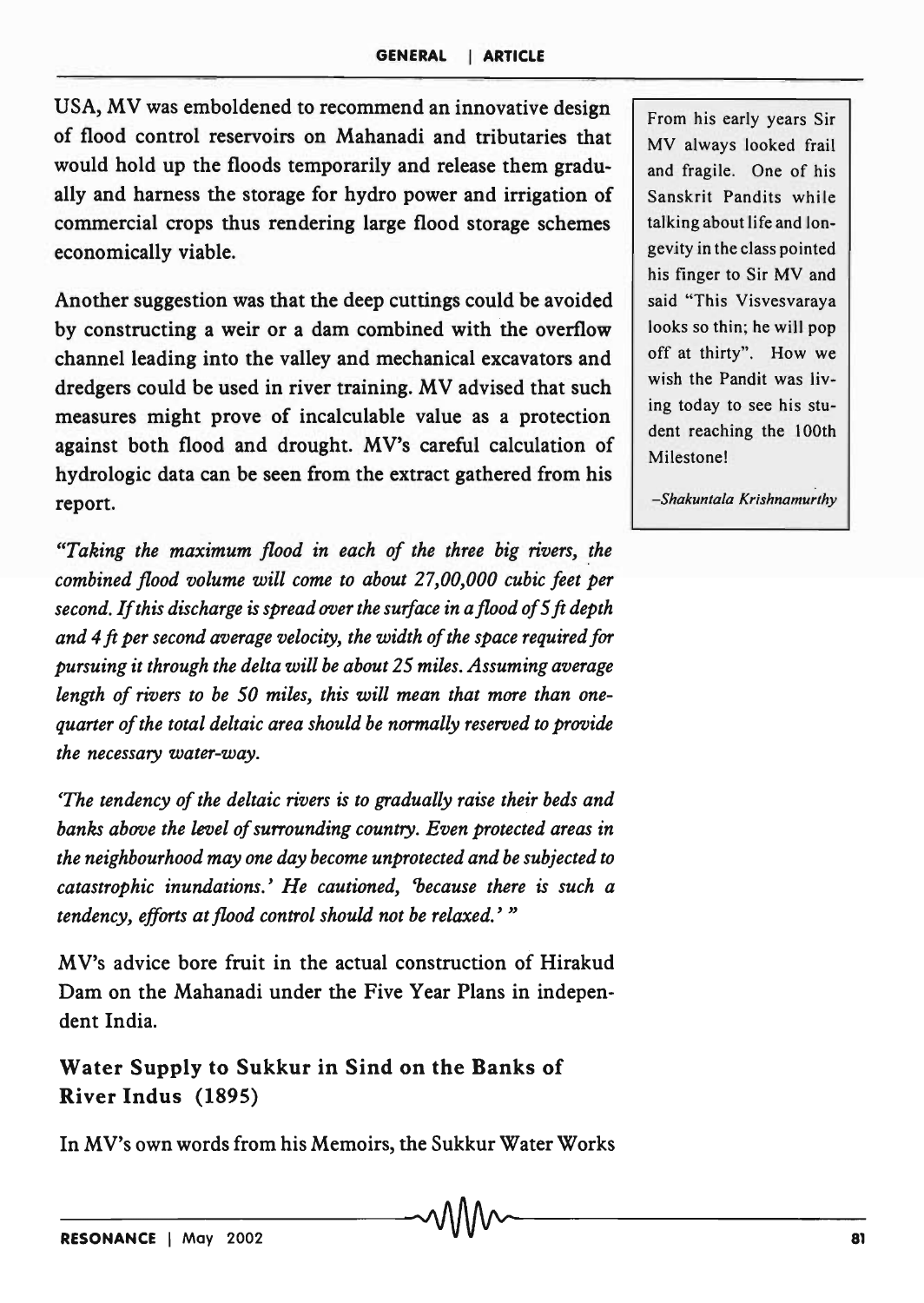It will be relevant to quote here the resolution passed by the Court of the Institute at its meeting held on 28th June 1947 in appreciation of the services tendered by Sir M Visvesvaraya:

*"RESOLUTION* - *This meeting of the Court of the Indianlnstitute ofScience places on record its, very high appreciation of the distinguished services rendered by Sir M Visves* $varaya$  as President of the Court from its very incep*tion under the new Regulations. Since the establishment of the Institute, he has always taken, in various capacities, a very keen and personal interest in its welfare and in the programmes oj development and expansion. The Institute thereJore owes him a deep debt oj gratitude and the Court hopes that he will continue to take the same interest and give the Institute the benefit oJhis wide experience and wise counsel as in the past. "* 

- S *Bhagavantam* 

can be described best thus:

*"Water, which had to be supplied from the river Indus into the town water-works system, had to be pumped into a reservoir on top of a hill close to the river bank, locally known as "Edinburgh Castle Hill.* " *The water of the Indus River, always muddy and discoloured, had to be filtered and purified before distribution to the city. At that time the City Municipality of Sukkur was not in sufficiently affluent circumstances to spend money on filter-beds. As an alternative, I decided to excavate a circular well in the river-bed itself close to the river bank to obtain spring water by percolation. The supply from this well was found insufficient, so a tunnel had to be driven from the bottom of the well for some distance under the flowing river. This tunnel brought a sufficient supply of pure water which was conveyed by a pipe into the engine sump well of the pumping station on the river bank. The water was then pumped into the pure water reservoir constructed on top of the 'Edinburgh Castle Hill.'* 

The circular well-tunnel combination used by MV is known as 'collector well' in modem textbooks.

#### Flood Protective Dams and Embankments for Hyderabad (1909)

River Musi runs through the city of Hyderabad dividing it into two parts. Most destructive cyclonic floods occurred on 28th September 1908. MV studied the problem and found that 221 tanks had breached. Maximum flood had risen to 4,25,000 cubic feet per second. There was no record of a run-off of 3/4 inch per hour from any other catchment of this size in the world. The maximum flood in the River Krishna that occurred was 10,41,670 cusecs in 1903 from a catchment of one lakh sq miles which is 13 times larger than Musi catchment. From available hydrologic data MV noted that equivalent run-off, in inches per hour, was 0.045 in Pennar, and 0.81 in Koyna and a value close to that found in Musi catchment.

When the Hyderabad Government approached MV for advice he suggested construction of two reservoirs to contain the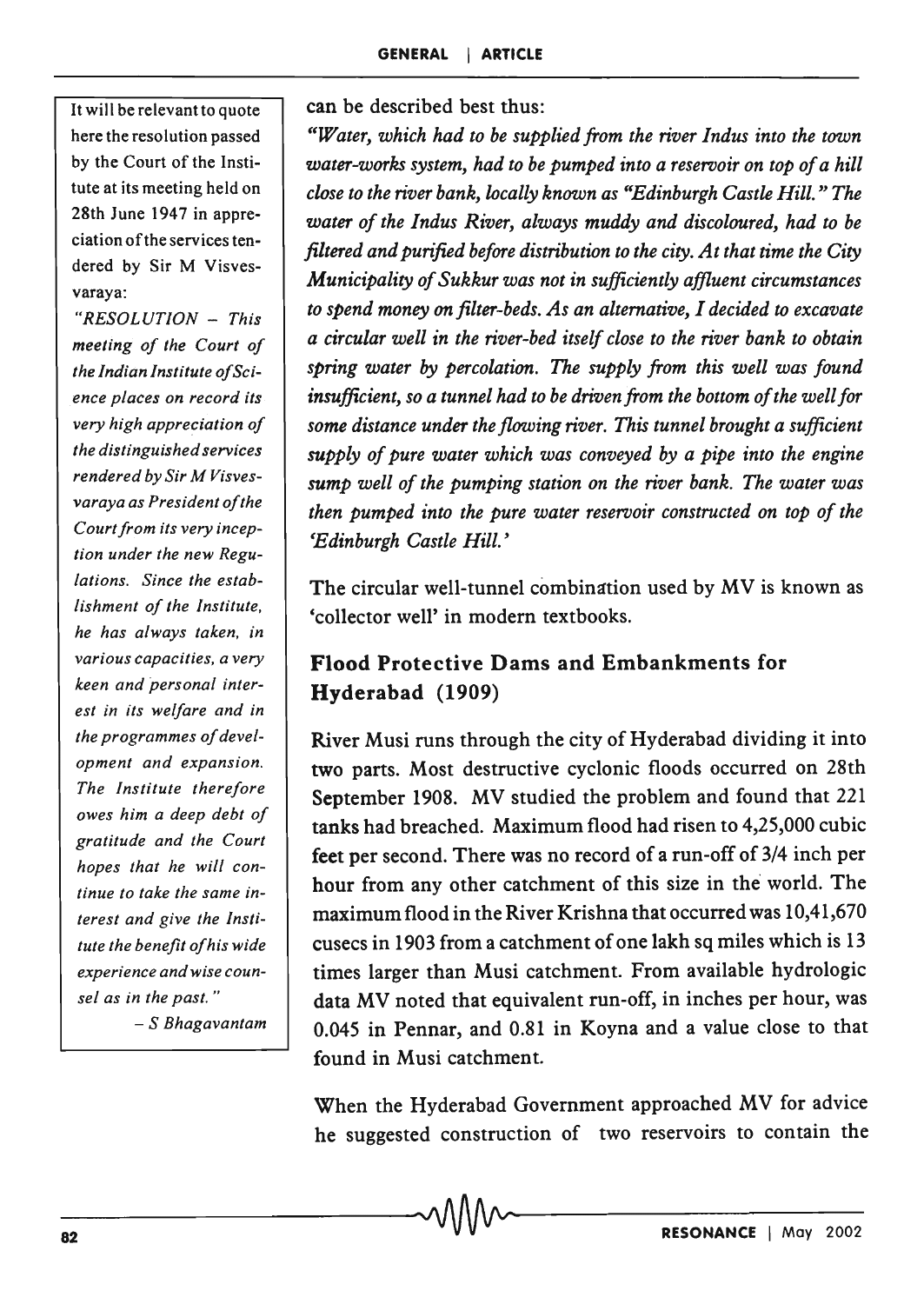floods and to provide irrigation: one on the main River Musi and another on Esi, a tributary, and both dams to be located 20 to 25 km upstream of the city. The reservoirs were designed to store 8500 million cubic feet and 12,000 million cubic feet, respectively. Embankments were advised along the banks of the river in the city; with some portions of it converted into walks and gardens. After translating MV's advice, Hyderabad city has been practically free from floods.

#### Automatic Gates Patented by MV (1903)

All reservoirs should have a device to pass excess inflows safely. Open spillways do this at the cost of a rise in water level.  $MV$ invented automatic gates which do this job without a rise in the water level.

Such 48 automatic gates in six sets of 8 gates each are installed in the Krishnaraja Sagar (KRS) Dam which consist of (a) gates, (b) cill, lintel and side grooves and plates, (c) balance weight, (d) float, (e) chains and pulleys, and (f) inlet and outlet pipes.

Each set of 8 gates are connected by means of chains and pulleys to a dead weight, which in turn is connected to a float working inside a masonry well both situated on the rear of the dam. The float and the dead weight called the balance weight, are located one in front of the other so as to have 4 gates on each side of it. When all the 8 gates are closing the sluice vents, the balance weight will be at the top of its run and the float at the bottom of the well. The well has an inlet pipe (lft dia) from the reservoir to allow water into the well at full reservoir level. The well has also an outlet pipe. When the water level in the lake reaches the maximum permissible level, water rushes into the well and the float rises up. The balance weight descends down and all the 8 gates are pulled up. The sluice vents then begin to discharge. When the reservoir level falls, the well gets emptied. The balance weight then comes up and the gates descend and discharge is stopped. (See the arrangements shown in *Figures* la and Ib).

Visvesvaraya felt that, while agriculture was the basic industry of Mysore, industries contributed to the prosperity of the people.

Economic development through industrialisation on a planned basis has all along been the principal objective of Visvesvaraya. It has been the constant refrain of all his speeches and addresses, particularly when he was Chief Engineer and Dewan of Mysore. He drove his theme home with an imposing array ofthe best comparative statistics from all countries that he could gather at the time, and capped it with the slogan: "Industrialise or Perish".

Visvesvaraya can be compared only with himself, for there is no other like him. He is a rare combination of ancient Hindu Bhishma and modern American Ford.

> *- H Rangachar and P Kodanda Rao*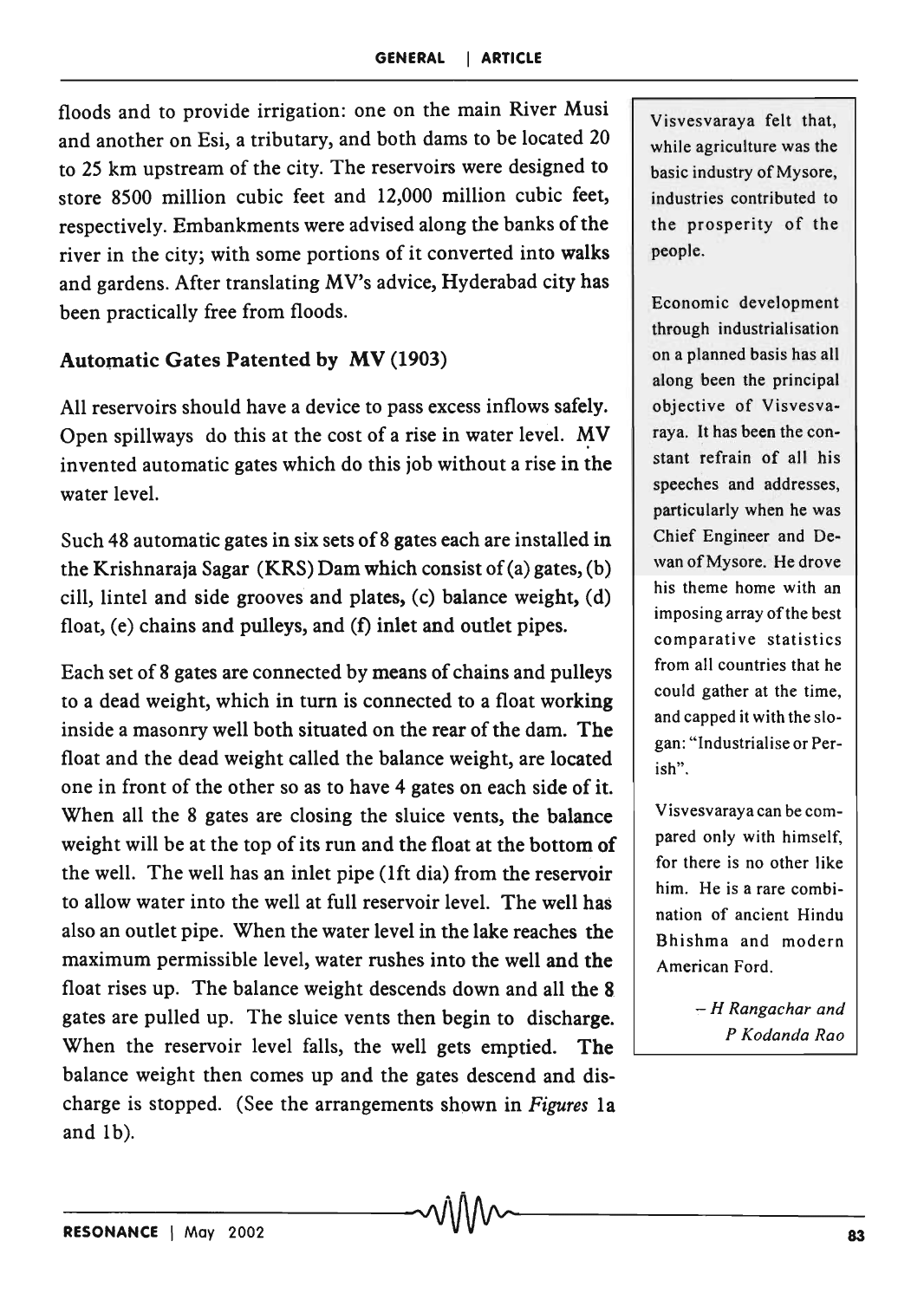